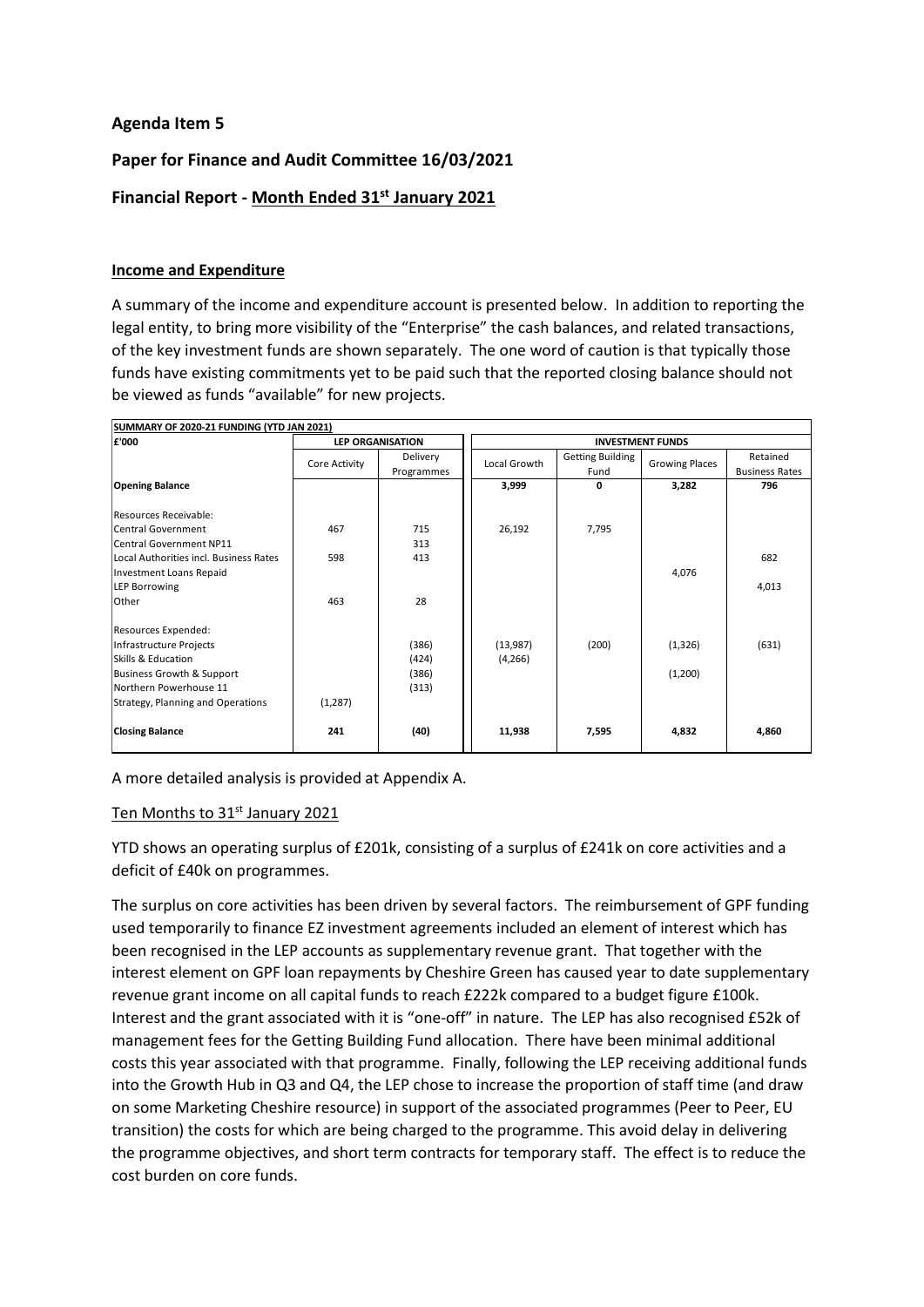For the delivery programmes, some are funded in advance, with cash received by Cheshire East, our accountable body, and only drawn as income into the LEP against expenditure as it is incurred. For other programmes, e.g. the Pledge, Accelerate and the Growth Hub, claims are submitted to funders in arrears and income is accrued as expenditure is incurred. In both cases, income and expenditure typically match. However, in programme delivery, the deficit of £40k relates to the Accelerate programme. The rate of increase in the deficit for Accelerate has slowed because we are using some of the brokers time to cover Growth Hub delivery.

The LEP also set out within its budget for the year to spend £500k on projects funded from the retained business rates, that budget earmarked as £400k for business cases and £100k towards place marketing. During the year, the make up of that budget changed. The business case funding was transferred to GPF, and £600k was made available for grants to support learners undertaking training through the Accelerate programme. Grants are paid at the end of the training, so while the uptake to fund courses has made progress and will eventually reach the total, cash payment of grant to the end of January had achieved £28k. Expenditure has progressed on Place Marketing and approximately £70k towards procurement costs to find a partner at Thornton Science Park, bringing year to date project spending to £206k. Income is drawn from the EZ to match expenditure.

#### Full Year Forecast

The full year forecast out turn was updated in February and over the course of the year the out turn has moved from a deficit of £100k to the latest estimate of a surplus of £295k. The original budget was balanced. The latest estimate comprises a surplus of £355k for the core and a deficit of £60k for Accelerate. All other programmes are balanced, but it is perhaps worth noting that the scale of the Pledge has increased from £212k to £313k and the EZ programme has increased in costs from £185k to £300, incurring additional professional fees in support of Growth Corridors.

As explained above, the "turnaround" from deficit to surplus on the core has arisen for several reasons:

- We will receive £75k management fee for the Getting Building Fund.
- An increase in supplementary revenue grant has been included to recognise that when the EZ loan drawdowns repay the Growing Places Fund, GPF also records an interest income.
- There is a small increase in the LGF management fee, agreed with MHCLG.
- Additional growth hub funding has been received amounting to approximately £400k. In order to resource the activities requested by BEIS, some of that funding is being used towards staff temporarily reallocated to the Growth Hub form other LEP and Marketing activities. The effect is to lower the proportion of staff cost carried by the core, while remaining balanced in the growth hub programme.

On the expenses side, overall costs are expected to out turn below the budget. The largest contributor is the underspend on staff cost, but 2020-21 has been a strange year where several cost categories have not followed the budgeted path. Significant underspends will result on Travel and related costs and Recruitment and Training. For recruitment, we have moved away from using consultants in favour of self-run campaigns and social media advertising. Savings have in part been offset by increased consultancy, including early in the year Andy Farrall, for Marketing and Public Relations where we have used an external agency since a member of staff resigned and IT, which included some transition costs to our new operating environment.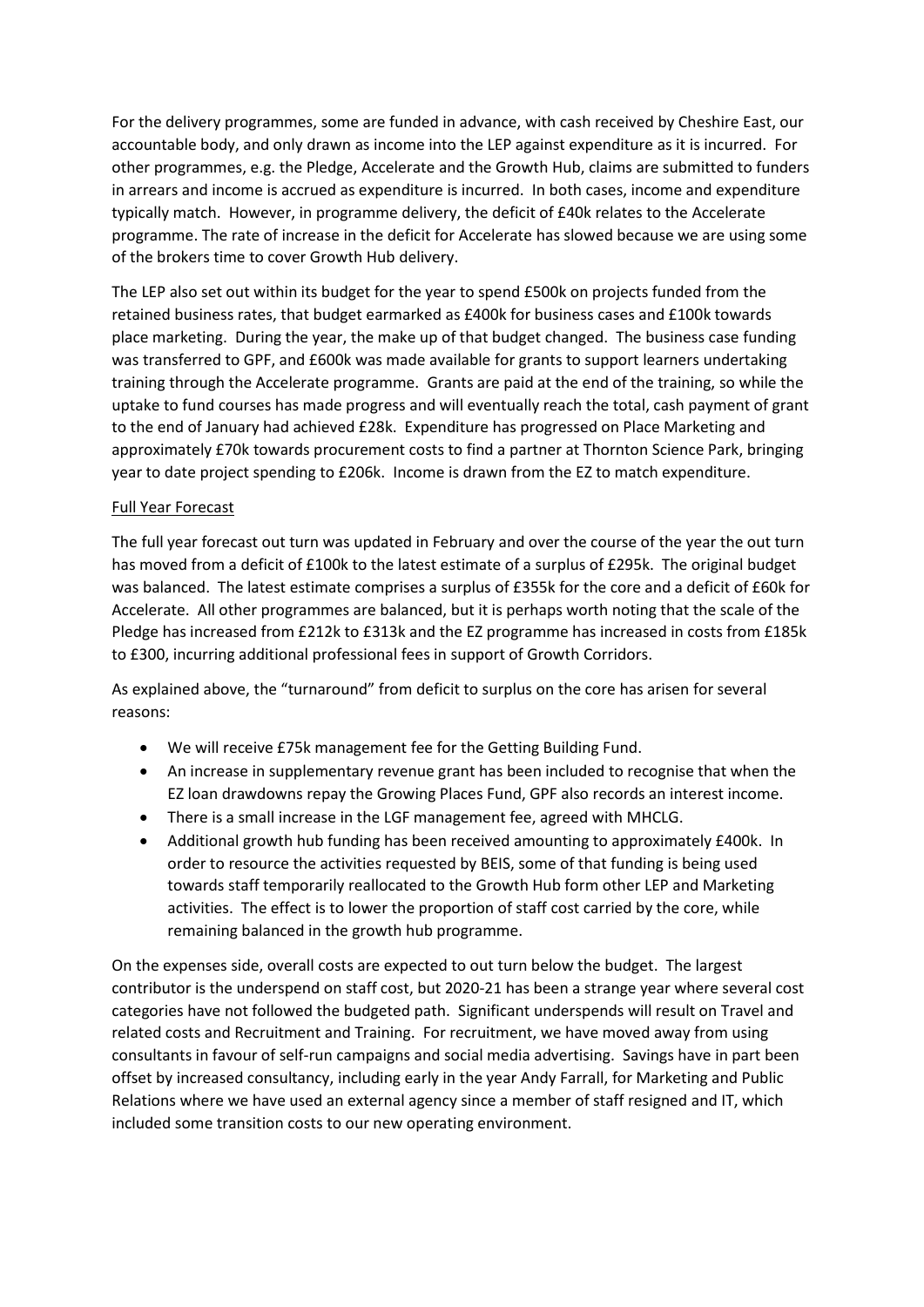#### **Impact on Operating Reserves**

The forecast surplus has the effect of increasing the level of operational reserves held within the legal entity of the LEP, safely above the "target" of £300k. The table below shows the movement in the reserve:

|                                    | <b>YTD</b><br>f'000 | <b>Forecast</b><br>f'000 | <b>Budget</b><br>£'000 | <b>Variance</b><br>f'000 |
|------------------------------------|---------------------|--------------------------|------------------------|--------------------------|
| <b>Opening Reserves at 1/4/20</b>  | 296                 | 296                      | 276                    | 20                       |
| <b>Operating Surplus/(Deficit)</b> | 201                 | 295                      |                        | 295                      |
| <b>Closing Reserves at 31/3/21</b> | 497                 | 591                      | 276                    | 315                      |

While the level of reserves at the year-end is reassuring, it is affected by recognising income received during 2020-21 which is earmarked to pay for expenses in 2021-22. In addition, some sources of funding achieved in 2020-21, such as management fees for the LGF programme and supplementary revenue grants will not be repeated next year and the reserves will ensure we can maintain capacity.

#### **Investment Funds**

A separate report has been issued covering the investment funds.

**Ian Brooks** 

**Finance and Commercial Director**

**March 2021**